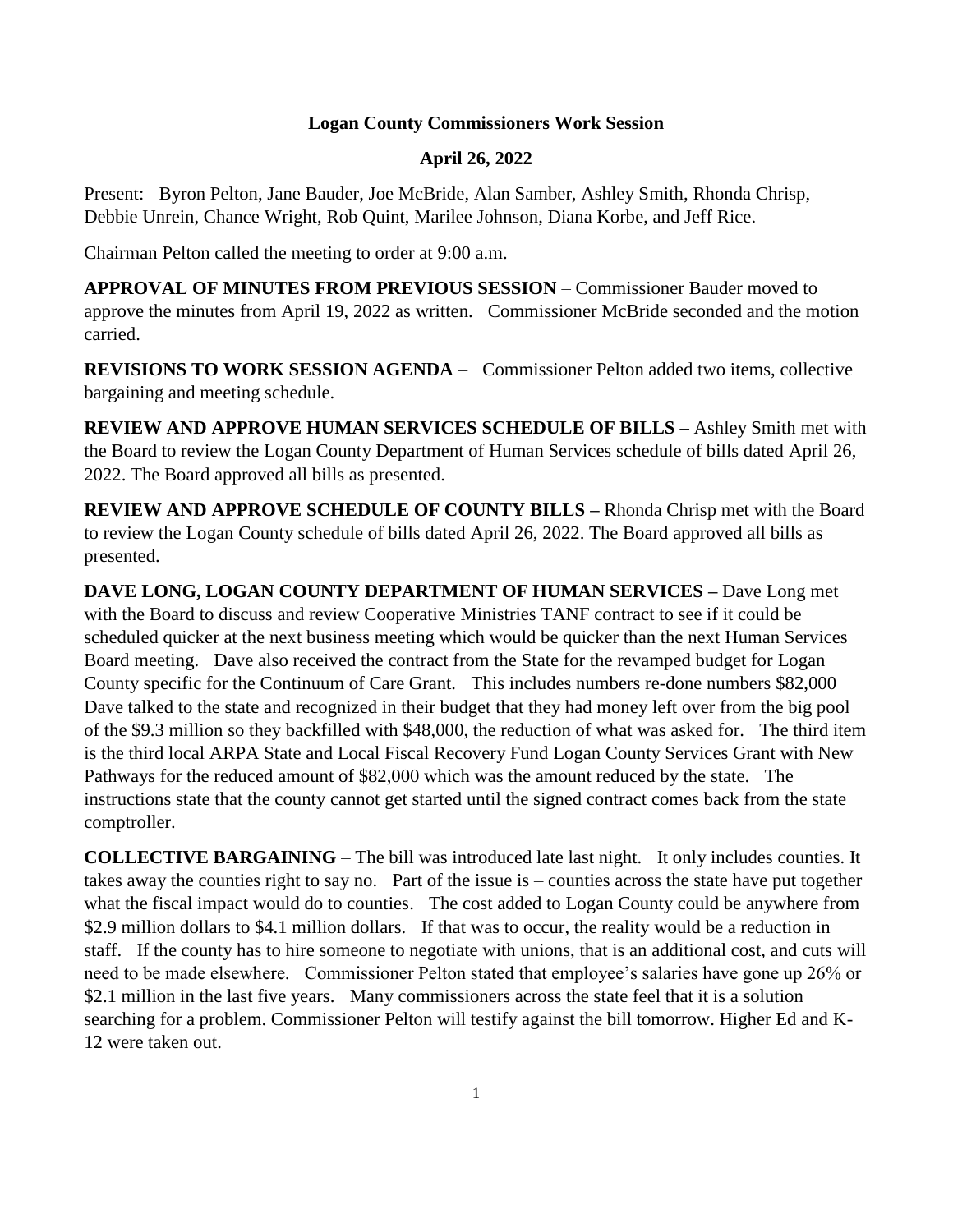**COMMISSIONERS MEETINGS –** It was discussed previously to reduce the number of commissioners meetings to two or three meetings per month to reduce the pressure on staff preparing the agendas. The Board will still be in the office to sign bills on Tuesdays. If there are problems with a certain bill, it can be held out and discussed in a meeting. In May there will be meetings on the first, third and fifth Tuesdays.

**JUSTICE CENTER COMPUTER AND SOFTWARE UPGRADES** – Chance Wright met with the Board concerning the PC's and electronic security systems at the detention center. The P.C's and software are being recommended for replacement. It is recommended that they be replaced every 3-5 years in a standard working environment where devices are routinely shut down and rebooted, such as a business office. The components in this system have been running 24/7 on their fifth year. There are no backups For the last year the system has been having problems booting up. He has filled out a purchase requisition for a replacement system to be paid for from the Jail budget. It will fall on Chance in the middle of the night if the system fails and they have to go key all the doors and do face to face visits, etc. The cost is roughly \$25,000. The maintenance contract is up this year the price will go up \$1,400. The Board approved the purchase from the Sales and Use Tax.

**AARON TILDEN FAIRGROUNDS LIGHTING TIMELINE** – Chance Wright noted that Aaron was trying to call him while he was meeting with the Board. Chance has not received a definite answer about the timeline yet. Tilden is meeting with the Board next week and should be able to give the Board more information.

**FEMA UPDATE** – Rob Quint met with the Board to share an update on the progress being made with FEMA. Quint has been working with Alan Samber and has been put together information and has included pictures with each project. Some of them will still need elevation certificates for the action plan. Since there is not a local surveyor anymore, the elevation certificates will run around \$1,800 each. Quint asked the Board if it wanted him to talk to contractors to get bids if the properties needed to get bids for corrections. If FEMA wants the action plan with that much detail, that is what will need to be done. Rob is not sure how receptive the contractors will be to giving their time to give bids not knowing if the projects will move forward. They may want to charge for their bids. The plan is a very in-depth process and will take a lot of hours. He has had to find ways to get to the back sides of certain properties without going on to the properties.

Quint has been talking to other counties in the U.S. that have gone through this process with FEMA and have become compliant. Several towns had bridges that had issues that had to be dealt with but nothing like this county is dealing with in terms of residential properties. Representative Ken Buck was consulted a few years ago and told the counties that it is on them to comply with FEMA. It is expected that Senator Hickenlooper is likely to do the same. Quint has sent information to Commissioner McBride about private insurance which is available now, which takes away the federal aspect of the issue.

Commissioner Bauder asked if Ft. Collins and Greeley had been paid in full yet from the flood in 2015, they are owed several million dollars from the Federal Government. Maybe the best thing to do is to go to private insurance and not put all this manpower to getting this program done.